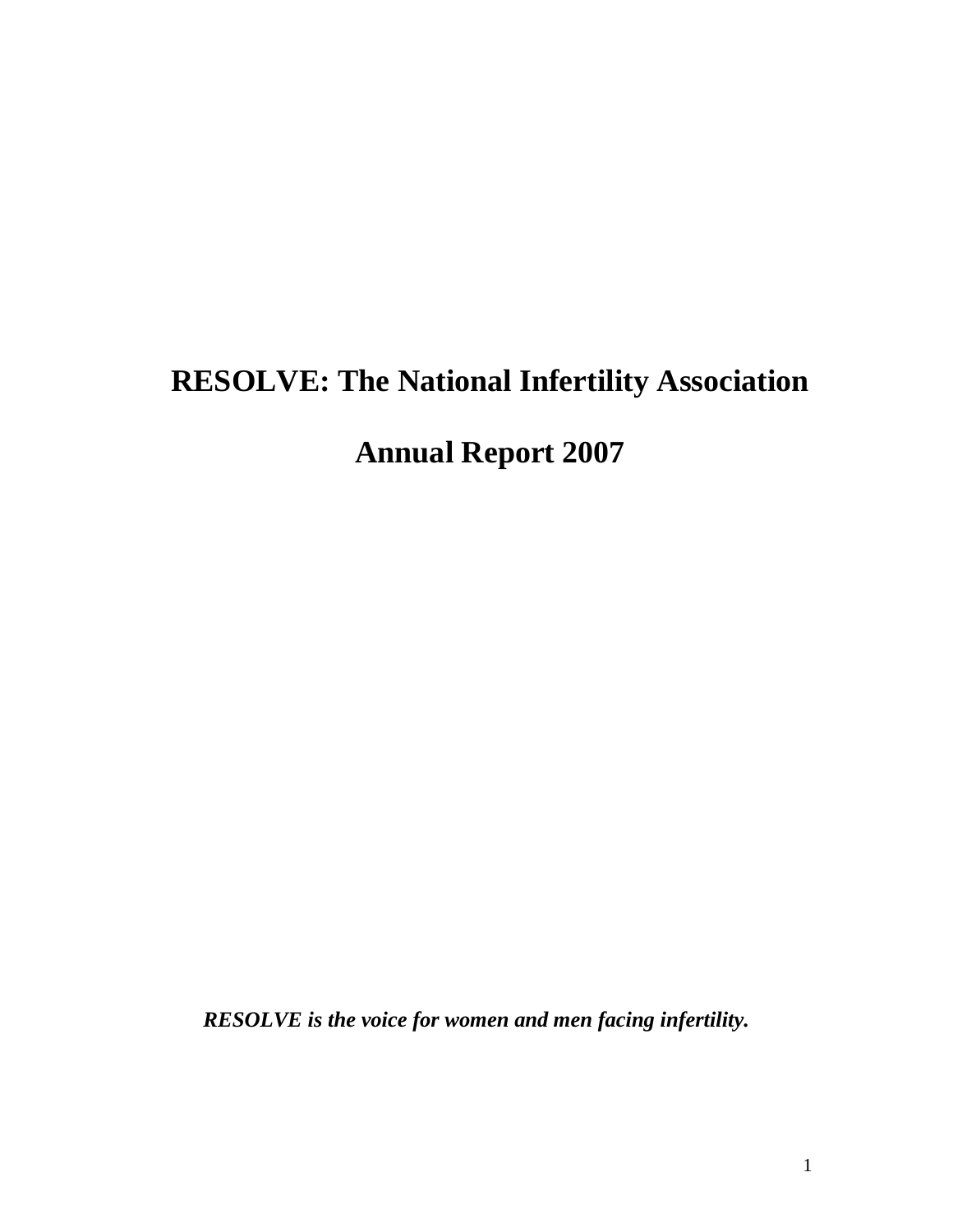# **TABLE OF CONTENTS**

| RESOLVE Staff, Board of Directors, Advisory Councils11 |  |
|--------------------------------------------------------|--|
|                                                        |  |
|                                                        |  |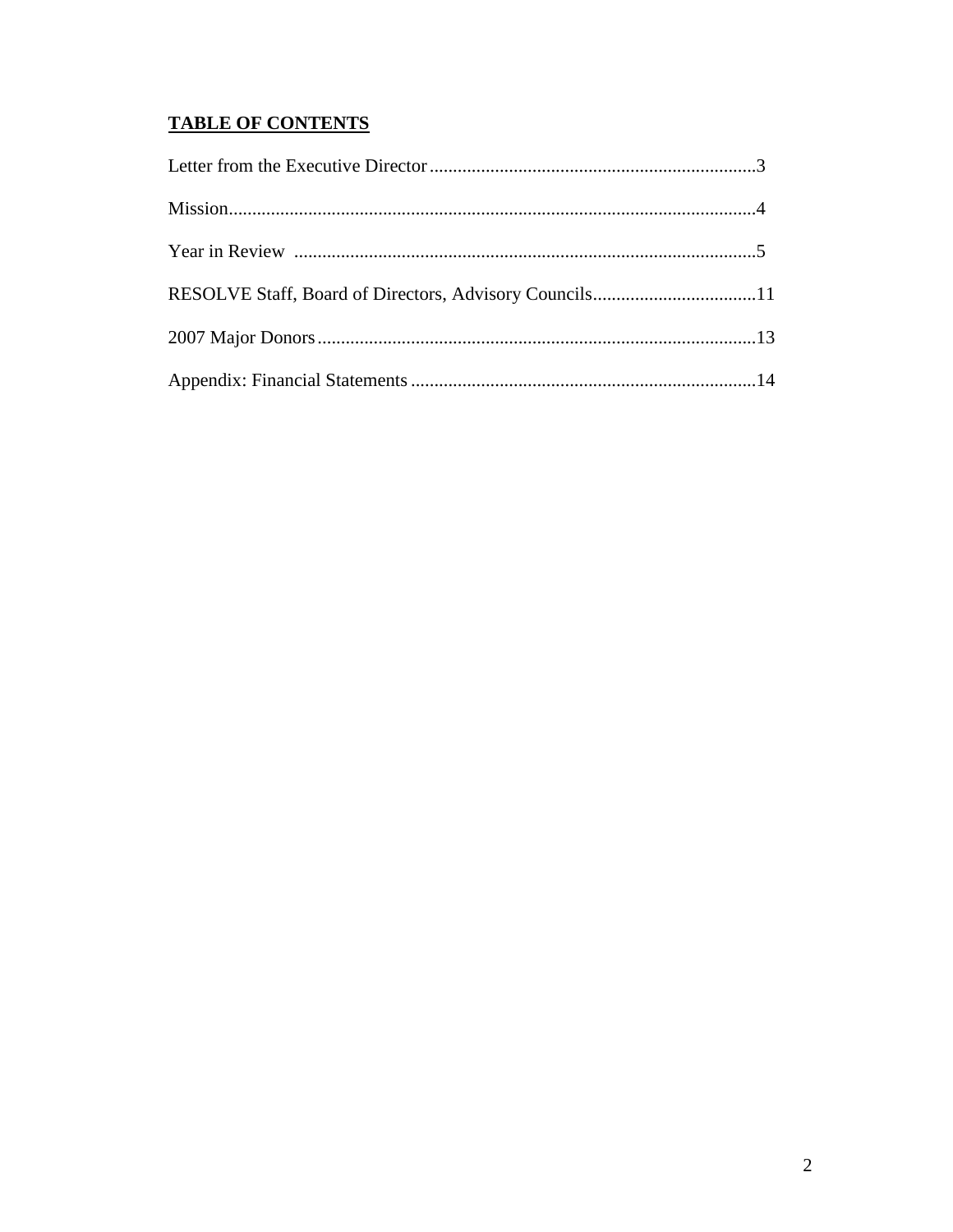## **LETTER FROM THE EXECUTIVE DIRECTOR**

RESOLVE: The National Infertility Association was founded in 1974 by Barbara Eck Menning, a woman going through her own struggle with infertility. Instead of suffering alone, she brought together a group of women facing the same life crisis. They met regularly around her kitchen table to share their ups and downs, including how to cope and move towards resolution. Infertility was certainly a huge factor in their lives, but they did not want it to define who they were as women; they wanted to take charge of their destiny.

Thirty-three years later, women, and now men, are still gathering around tables to talk about their infertility and share their struggles. In 2007 many joined RESOLVE, a national organization that not only provides the structure for support groups across the country, but has grown to include educational programming; online resources including a robust online support community; advocacy for greater access to care; and a constant effort to bring infertility into the mainstream public discourse. Infertility is not defining the women and men who seek out RESOLVE's services—they too are taking charge and creating their own path to resolution.

The empowerment gained from finding support and information has helped thousands of people in the U.S. cope with their infertility diagnosis. RESOLVE is the oldest and largest patient advocacy organization in the U.S. providing support to the infertility patient community. Our organization was founded on the belief that a few people getting together each month can make a difference. In 2007, our focus was on the basics that created RESOLVE—strengthening and growing our support group experience, fighting for access to care, and providing the best information available to patients.

Thank you for taking the time to read this Annual Report. My hope is that you leave with the knowledge that RESOLVE makes a difference every day in the lives of so many.

Sincerely,

*Barbara Collura* Executive Director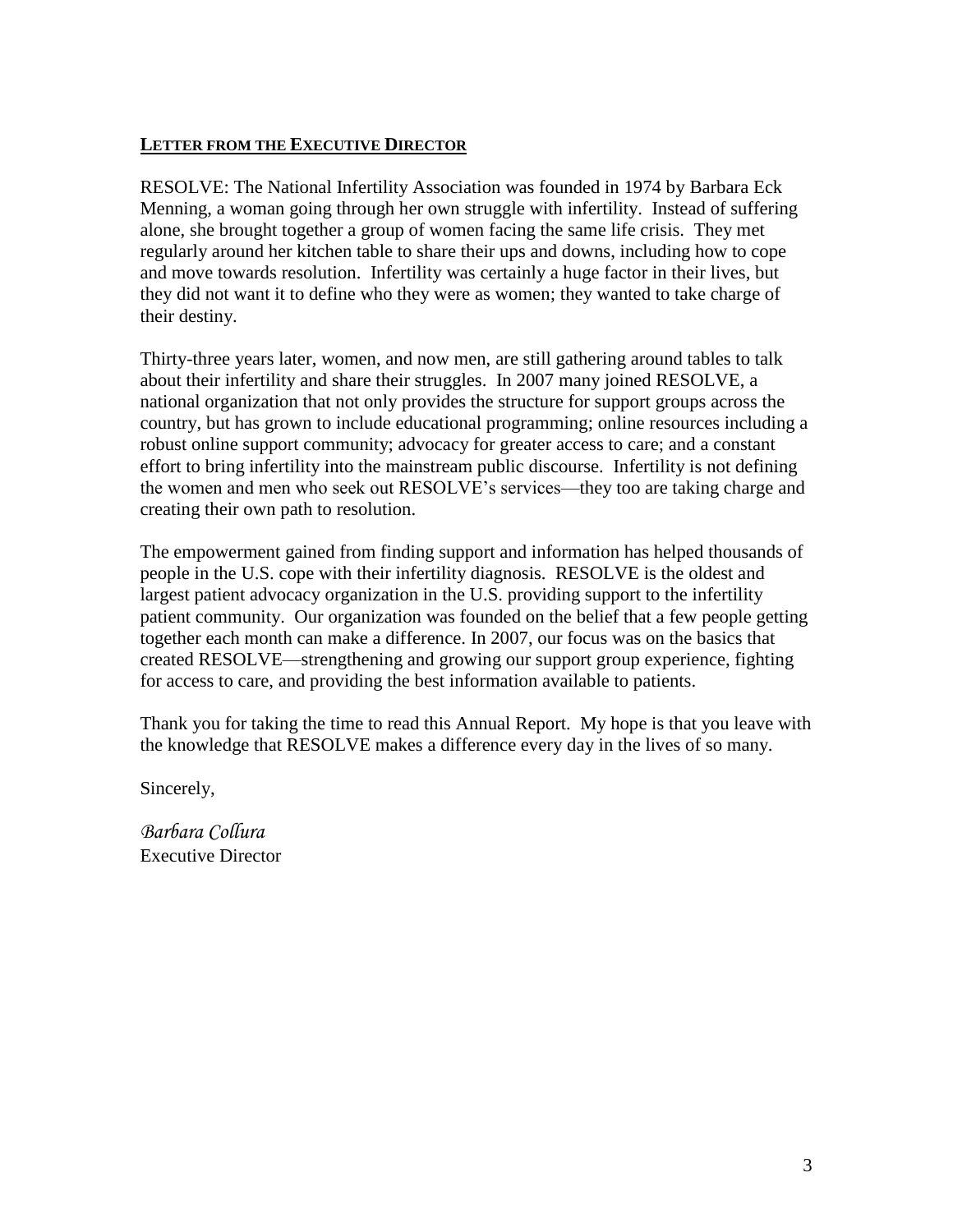# **MISSION STATEMENT**

*The mission of RESOLVE is to provide timely, compassionate support and information to people who are experiencing infertility and to increase awareness of infertility issues through public education and advocacy.*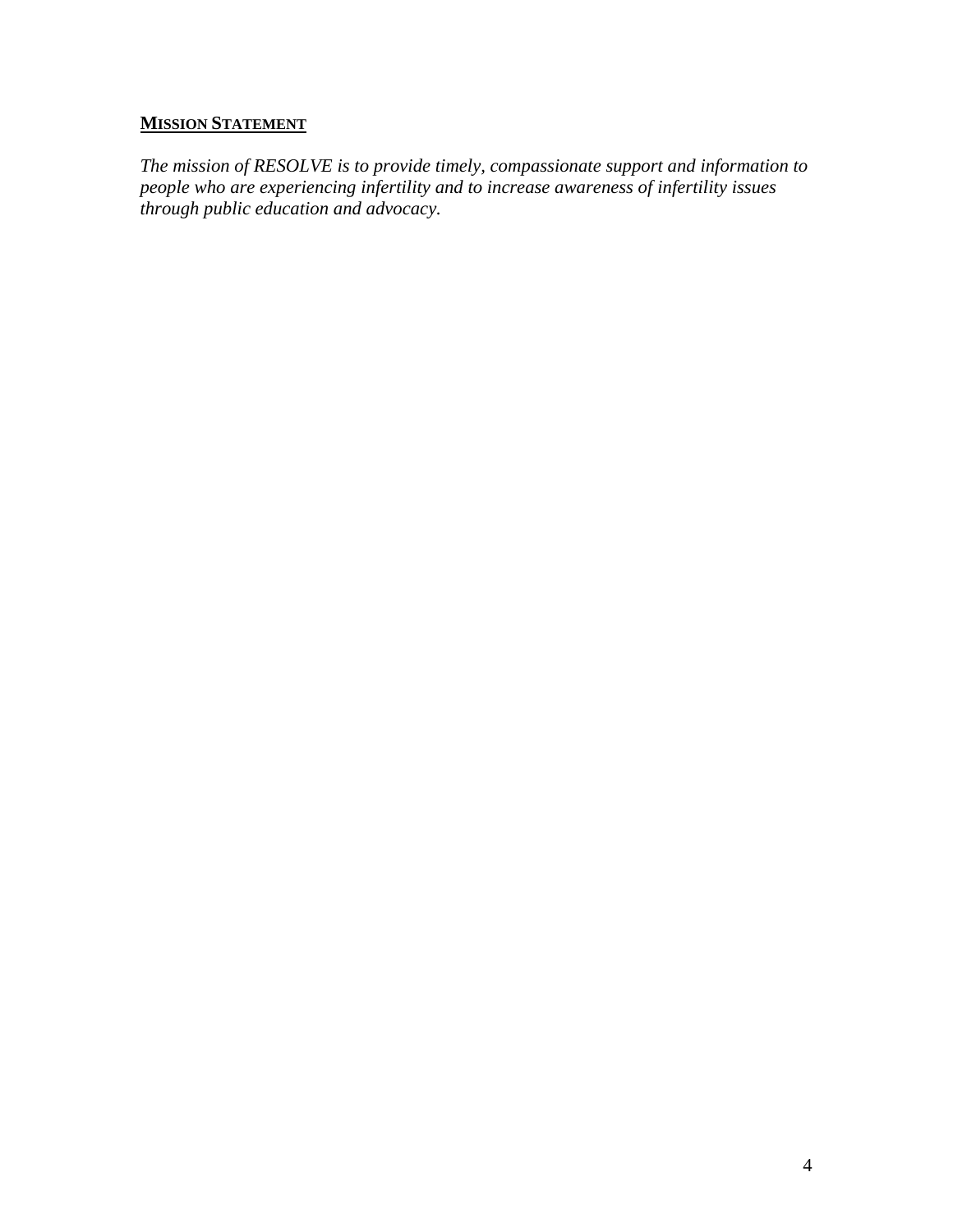#### **YEAR IN REVIEW**

#### **New Executive Director Named**

In April 2007, Barbara Collura was named Executive Director of RESOLVE: The National Infertility Association (RESOLVE). As Executive Director, she represents RESOLVE at a number of national conferences, committees and organizations including the National Committee on the Oversight of Assisted Reproductive Technologies (NCOART), the American Society of Reproductive Medicine (ASRM) and the National Health Council. As the official spokesperson for RESOLVE, Collura is frequently interviewed by the media and speaks at conferences and events on a variety of topics related to infertility.

Collura joined RESOLVE in September 2004, as the Director, Chapter & Constituent Services. In this role, she oversaw the restructuring of the RESOLVE nationwide volunteer network from a chapter structure to an integrated, regional model. Barbara hired and managed the first regional staff for RESOLVE and facilitated the development of standardized processes, procedures, templates and forms among the RESOLVE regions. Collura also managed a number of external projects including National Infertility Awareness Week®. For several years prior, Collura served as a volunteer for RESOLVE in the Washington, DC-metro area.

Prior to joining RESOLVE, Collura ran a high tech recruiting organization serving as Vice President of Operations and also owned her own high tech recruiting firm. She has served as a volunteer with RESOLVE, The American University Alumni Association, her church and other social service organizations.

Collura received her undergraduate degree from the University of Montana and her Masters of Arts degree in International Affairs from American University. Collura, her husband Chris, and son Anthony reside in Herndon, VA outside Washington, DC.

#### **Benefiting from the AMC Model**

In August, 2007 RESOLVE secured the services of The Coulter Companies, an association management company (AMC). The primary functions of the AMC are to provide a central office for RESOLVE's national headquarters and to provide an array of services from a professionally managed staff, including finance and accounting, events management, resource development and database/ information technology. The AMC model, used by thousands of non-profit organizations throughout the U.S., allows the core RESOLVE team to focus on service and mission delivery, and cuts costs by utilizing the services of highly-skilled professionals for just the right amount of time needed. The move to the AMC corresponded with the expiration of the office lease on RESOLVE's previous office in Bethesda, MD. By moving to the AMC, RESOLVE was able to reduce costly overhead expenses (office furniture, equipment, office lease), and gain a wealth of knowledge across the AMC staff. The Coulter Companies is located in McLean, VA, just outside Washington, DC.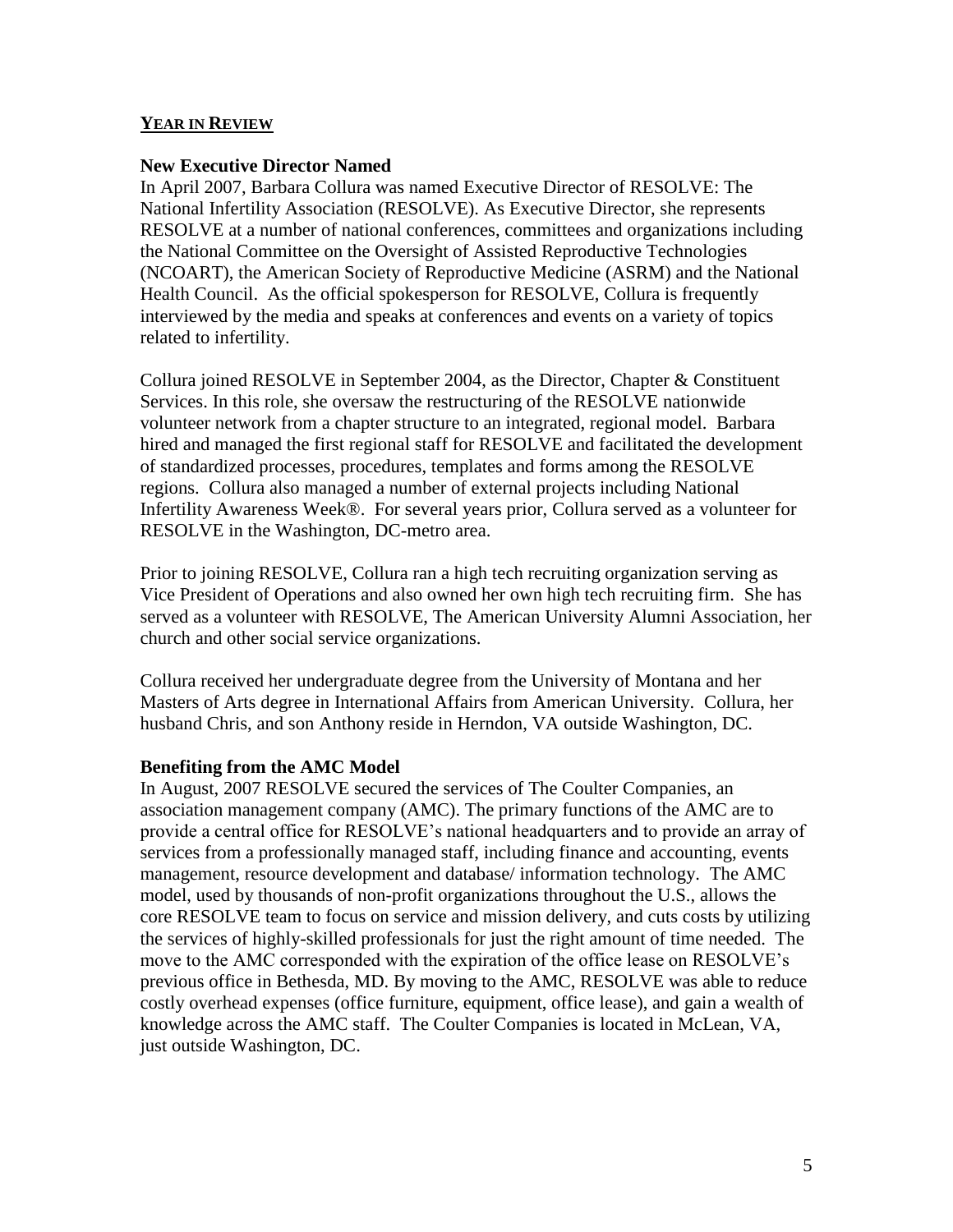## **National Infertility Awareness Week® (NIAW)**

Recognized annually for 18 years with nationwide events, NIAW informs the public about the medical and emotional issues faced by the 7.3 million Americans with infertility and highlights family building options.

During NIAW 2007, RESOLVE successfully launched seven virtual events.

- Attend a Local Event/Find a Support Group
- Shop till you drop with RESOLVE's shopping partners
- Virtual Advocacy Day
- Give to RESOLVE
- Pledge/Petition
- Ask your employer for coverage
- Spread the Word—tell a friend

# **RESOLVE.org, RESOLVE's premiere website**

- $\bullet$  450,000 unique visitors
- 7.1 million page views
- $\bullet$  1 million visits

In 2007 RESOLVE continued to grow our web presence. This year we focused on implementing a strategic eCommunications plan to different segments of RESOLVE's audience, including:

- eUpdate: a monthly eNewletter that focuses on current RESOLVE happenings and how to use RESOLVE during the family building journey.
- Volunteer Update: a special communication to hundreds of RESOLVE volunteers nationwide.
- Infertility Advisor: a monthly communication to RESOLVE's professional members.
- Regional eNews: bimonthly eNewsletters segmented by geographical location promoting local support services and educational programs.

## **Fundraisers**

## **Celebrate Families … A Walk of Hope**

On Saturday, November 10, 2007, hundreds of families gathered at the Mall of America in Bloomington, MN for the first "Celebrate Families ... A Walk of Hope! This event, the brainchild of a dedicated RESOLVE volunteer in Minnesota, brought together families to celebrate the unique and special way their family was created. The event was co-sponsored and heavily promoted by KARE-11, the NBC affiliate in the Minneapolis area. Additional sponsors included Denny Hecker Auto Connections, Queen of Peace Hospital, Cub Foods, and SuperValu. The event raised thousands of dollars in sponsorship, event registration, and pledges made to walkers who strolled through the Mall and enjoyed special guests and activities brought to the Mall for the Walk.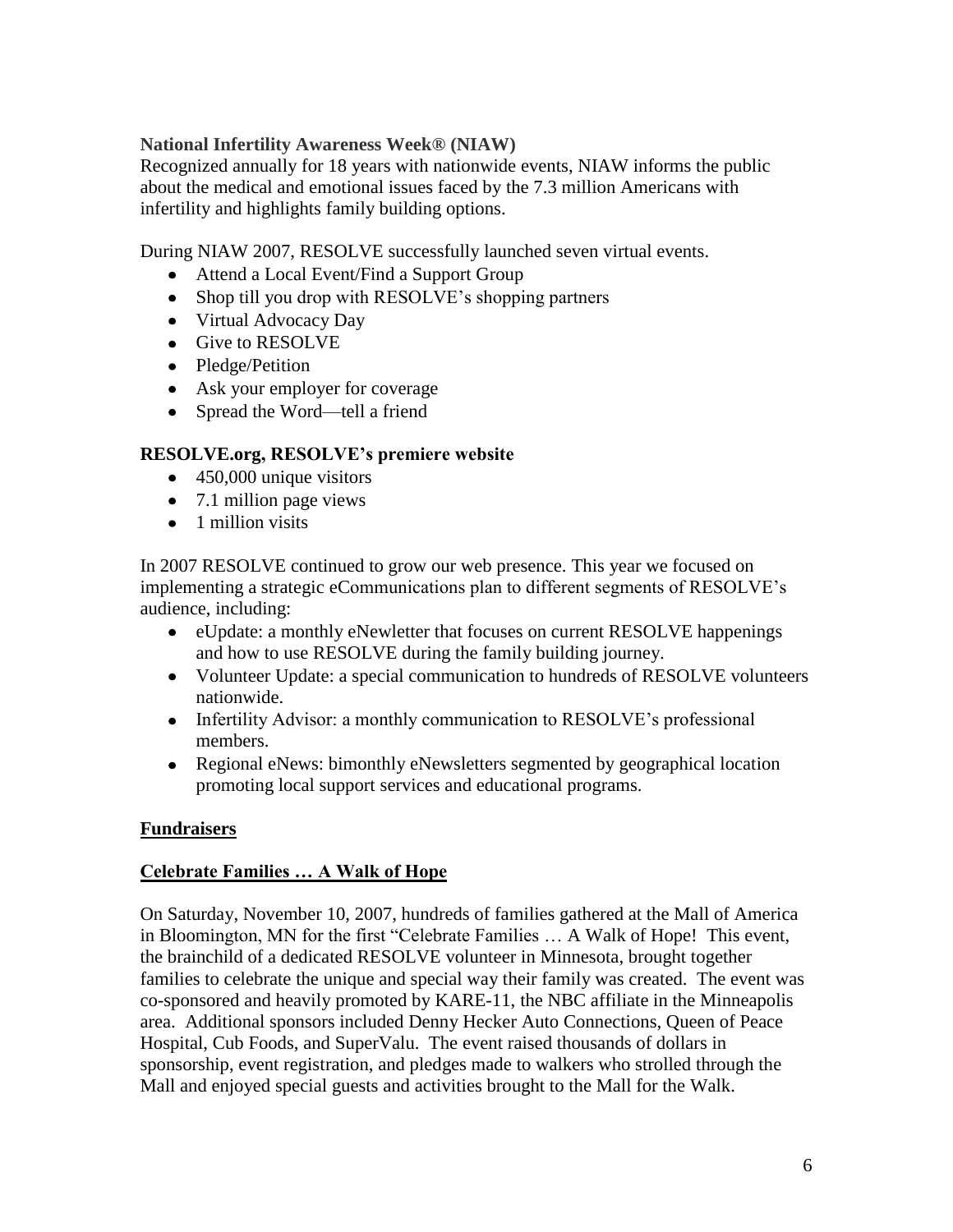## **10th Annual Night of Hope**

RESOLVE's  $10^{th}$  Annual Night of Hope gala was held on June 6, 2007 in New York City. This year's theme, Ten Fingers, Ten Toes, Ten Years, was a celebration of RESOLVE's achievements in the area of infertility and its continued commitment to increase awareness of family building issues through advocacy and public education.

The evening was hosted by RESOLVE's Executive Director, Barbara Collura and featured a silent auction followed by an awards presentation where outstanding familybuilding professionals and supportive organizations were honored:

## **Barbara Eck Menning Founder's Award presented to Alice D. Domar, PhD**

Each year, RESOLVE gives a special Founder's Award – the Barbara Eck Menning Award – to an individual or group who has demonstrated leadership in the field of infertility or infertility resolution. Alice D. Domar, PhD, Executive Director, Domar Center for Complementary Healthcare at Boston IVF, is this year's recipient. Dr. Domar is a pioneer in the application of mind/body medicine to women's health issues. Her groundbreaking research focuses on the relationship between stress and different women's health conditions, and creating innovative programs to help women decrease physical and psychological symptoms, earning an international reputation as one of the country's top women's health experts.

#### **Other distinguished awardees:**

Friends of RESOLVE for Clinical Excellence Larry Lipshultz, MD Maria Bustillo, MD

Friends of RESOLVE for Emotional Support Linda Applegarth, PhD Linda Hammer Burns, PhD Sharon Covington, MSW

Friends of RESOLVE for Public Awareness Leadership Church and Dwight Co., Inc.

Friends of RESOLVE for Advocacy Leadership Organon USA, Inc.

Friends of RESOLVE for Media Leadership Anderson Cooper 360

Family Building Employer of the Year Presented by RESOLVE and Conceive Magazine Avon Products, Inc.

Outstanding Employer Awards Presented by Organon USA, Inc.

National Employer Black and Decker

Regional Employer Columbia Laboratories

Regional Awards: Regional Zenith Award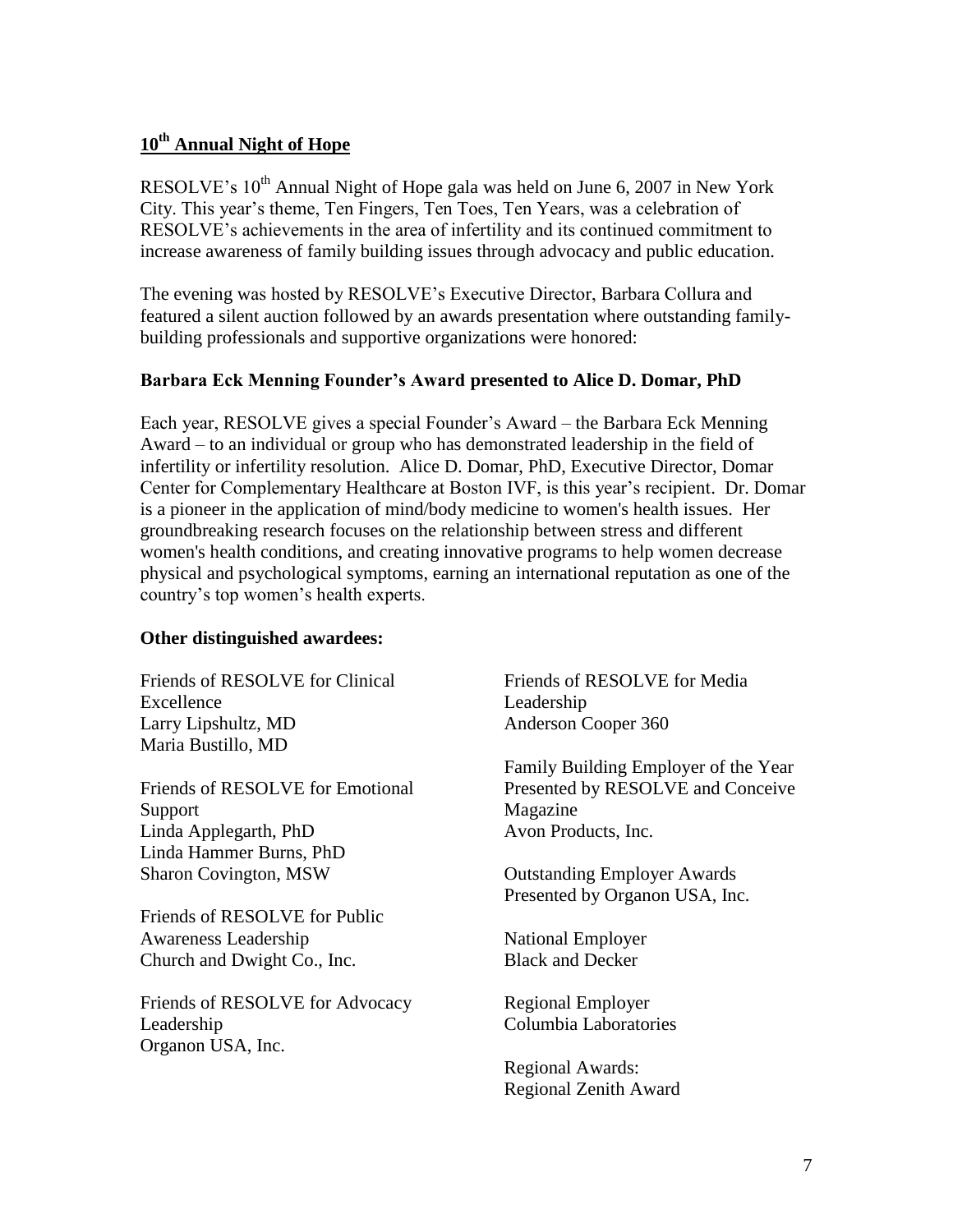Theodore Johnson, MD

Friends of RESOLVE Creative Solutions Ink, Corp Joanne J Amato Excellence in Nursing Award Presented jointly by RESOLVE, Reproductive Medicine Associates of New Jersey and the Amato Family Debra Moynihan, RN, APN-C, MSN

## **Los Angeles, CA, Night of Hope Gala**

The Los Angeles affiliate of RESOLVE hosted its first Night of Hope event on November 8, 2007, at the Japanese Gardens on the campus of Long Beach State University. The event paid tribute to the professional community in the Los Angeles area and a number of awards were given out to a wide variety of professionals. The event was especially meaningful as it honored the memory of Dr. Mory Nouriani, a Reproductive Endocrinologist in the LA area who was killed in a car accident a year earlier. Dr. Parks, Dr. Nouriani's widow, accepted his award with heartfelt gratitude to RESOLVE and the entire infertility community that supported her and her family.

# **Publications**

# *REI Nurse Perspective*

In 2007, RESOLVE introduced a specialty publication, *The REI Nurse Perspective*. This publication provides a synopsis of infertility patients' perspectives on their medication treatment experiences and infertility clinic nurses' responses to those findings. Our goal was to inform, as well as enhance, the nurse-patient relationship to advance patient satisfaction and quality of care. The publication, which was produced by an educational grant by Ferring Pharmaceuticals, was distributed to RESOLVE professional members.

## *Resolve for the Journey and Beyond*

RESOLVE ceased publication of *Family Building* magazine following the Autumn/NIAW issue. The RESOLVE Regional newsletter, "Resolve for the journey and beyond," replaced *Family Building* as a benefit of membership. The newsletter provides the same high-quality content on all aspects of the infertility journey, and regional editions provide information on local events and services.

## **Advocacy**

The goals of RESOLVE's advocacy committee are to increase access to family building options by:

- Seeking state and federal mandates for infertility insurance
- Persuading employers to provide coverage voluntarily
- Improving policies for those wishing to adopt and those using third party reproduction
- Influencing pending legislation that could jeopardize access to treatment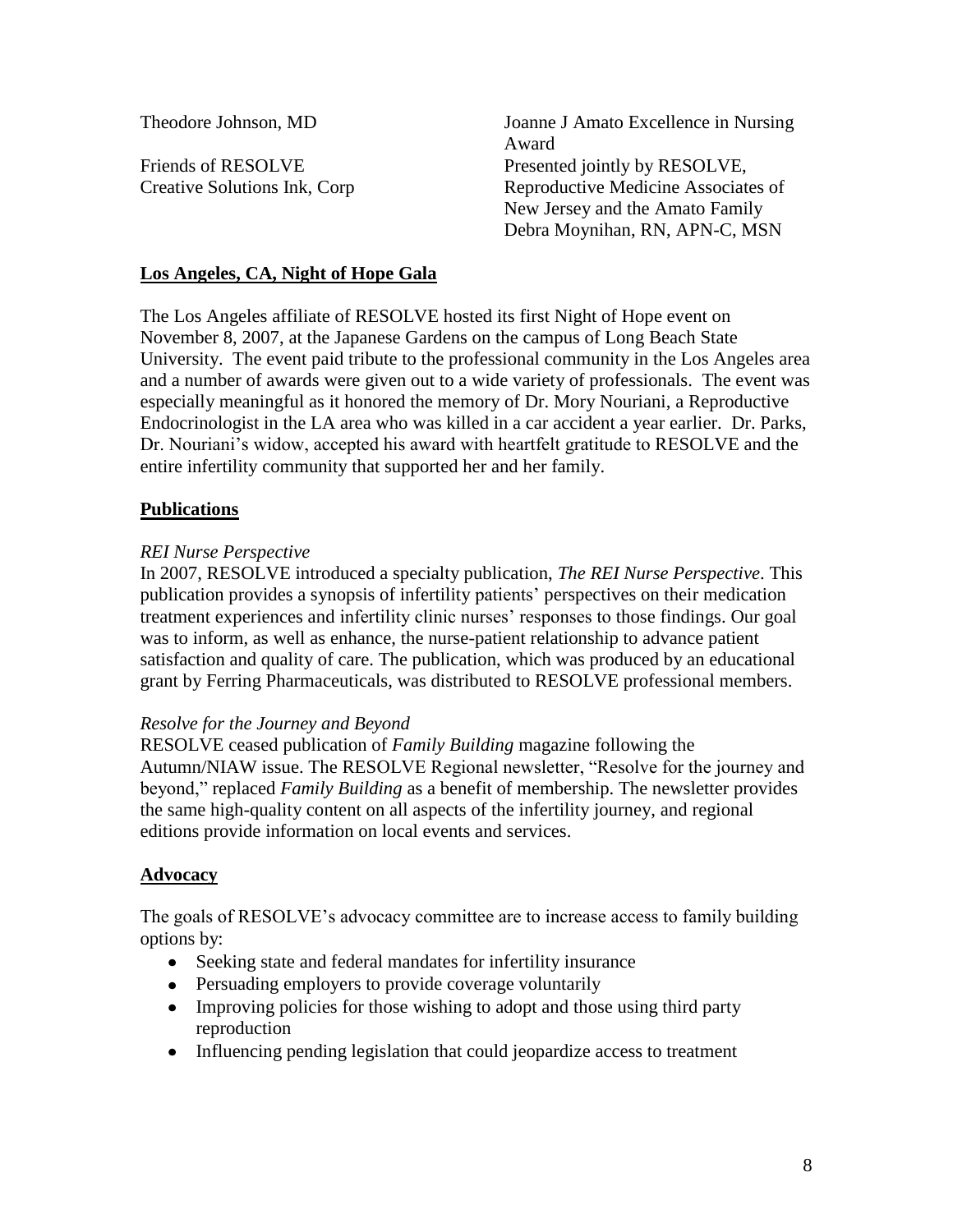# **20th Anniversary of the Massachusetts Mandate**

The Bay State chapter of RESOLVE celebrated the 20th Anniversary of the Massachusetts Infertility Insurance Mandate at a luncheon at the Massachusetts State House on Tuesday, April 10, 2007. The chapter honored 15 insightful legislators, still in office, who supported the original bill two decades ago, requiring insurance coverage for infertility treatment. Speakers included Speaker of the House Salvatore F. DiMasi, Rep. Ronald Mariano, Dr. Selwyn Oskowitz of Boston IVF, and Rebecca Lubens, Davina Fankhauser and Beth Panella from the Bay State RESOLVE chapter. The Bay State RESOLVE board of directors and staff, along with members of the professional community also attended, as well as a number of RESOLVE families with babies and children—a visible reminder of the mandate's impact on Massachusetts families. In fact, the chapter estimates that between 50,000 and 60,000 babies have been conceived via fertility treatment since the mandate's passage in 1987. Clearly, the law has been life changing for couples and individuals in Massachusetts, and the chapter remains committed to protecting this law during current and future legislative debates about controlling health care costs.

## **RESOLVE Highlights Infertility in the National and Local Media**

In 2007, RESOLVE: The National Infertility Association brought the disease of infertility to the forefront of the public's attention. With coverage in national publications such as *The Wall Street Journal*, ABC News, *The New York Times*, *Newsweek* and MSNBC, RESOLVE's spokesperson, executive director, Barbara Collura, was interviewed and provide vital statistical information to these publications. In addition, RESOLVE's robust Web site provided facts on infertility to media across the nation. RESOLVE's media relations effort also led to stories in trade publications such as *Pregnancy Magazine*, *Fit Pregancy*, *Parents Express* and Birthtalk. Media worked closely with RESOLVE to find appropriate families going through their family building journey. RESOLVE uses its enewsletter capabilities and listservs to assist reporters from national and local press to find people to interview for their articles on infertility.

One particular piece that was published in the *New York Times* Online features audio interviews of women telling their family building stories. In this piece, you can hear these women including Barbara Collura talk about their experiences. Through this effort, the public realizes the importance of the resources that RESOLVE to the infertility community and though diagnosed with infertility. Please visit [http://www.nytimes.com/interactive/2008/06/10/health/healthguide/TE\\_INFERTILITY\\_CLIPS.html](http://www.nytimes.com/interactive/2008/06/10/health/healthguide/TE_INFERTILITY_CLIPS.html) and the related article at [http://www.nytimes.com/2008/06/10/health/10pati.html.](http://www.nytimes.com/2008/06/10/health/10pati.html)

## **RESOLVE In the Media**

―The 7.3 million Americans facing the disease of infertility," said Barbara Collura, Executive Director of RESOLVE: The National Infertility Association." MarketWatch, Infertility Association Releases Resource on Progesterone, June 5, 2008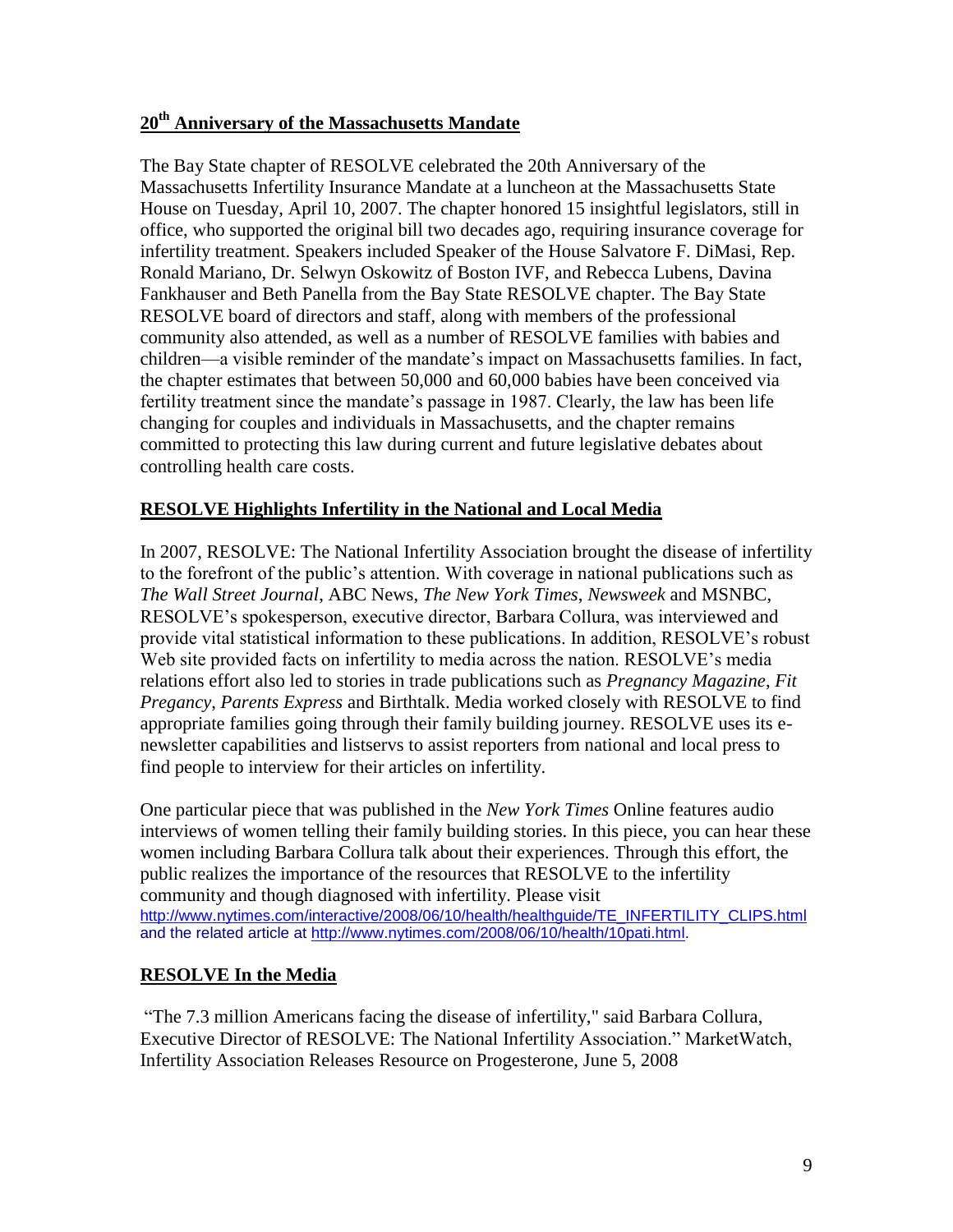―People have to recognize that there's a connection between cost and how the treatment is going to play out," said Barbara Collura, executive director of Resolve, a patient advocacy organization for people with infertility. "If you have \$10,000 that you've begged, borrowed and stolen for this one I.V.F. cycle, you're not going to say, 'Please just transfer one.' " The New York Times, Lowering Odds of Multiple Births, February19, 2008

―But outsize costs and relatively sparse insurance coverage at home are driving more Americans to seek treatments abroad. The cost of fertility treatments in the U.S. varies by region and depends on the procedures needed. A single round of IVF with a woman's own eggs, including medications, costs on average about \$12,000, according to Resolve, but can run much higher. For IVF using donor eggs, the cost can add as much as \$5,000 to \$15,000. Prices have risen steadily in recent years as more-advanced technology and additional options have emerged." WSJ.com, Infertile Couples Head Overseas for Treatments, February 19, 2008

## **Professional Outreach**

In 2007 RESOLVE exhibited at the American Society for Reproductive Medicine (ASRM) conference held in Washington, DC in October. The event allowed RESOLVE to meet with many of our professional members and corporate partners. RESOLVE is a proud member of the National Health Council and attended a variety of meetings in 2007 with other patient advocacy organizations. RESOLVE is the only patient group dedicated to infertility on the prestigious National Health Council. In 2007 RESOLVE chaired the National Committee for the Oversight of Assisted Reproductive Technologies (NCOART), of which it co-chairs with the Society for Assisted Reproductive Technology (SART). Two meetings were held in 2007 which brought together leaders from trade associations, non-profits, and governmental agencies to discuss the most pressing issues facing assisted reproductive technologies.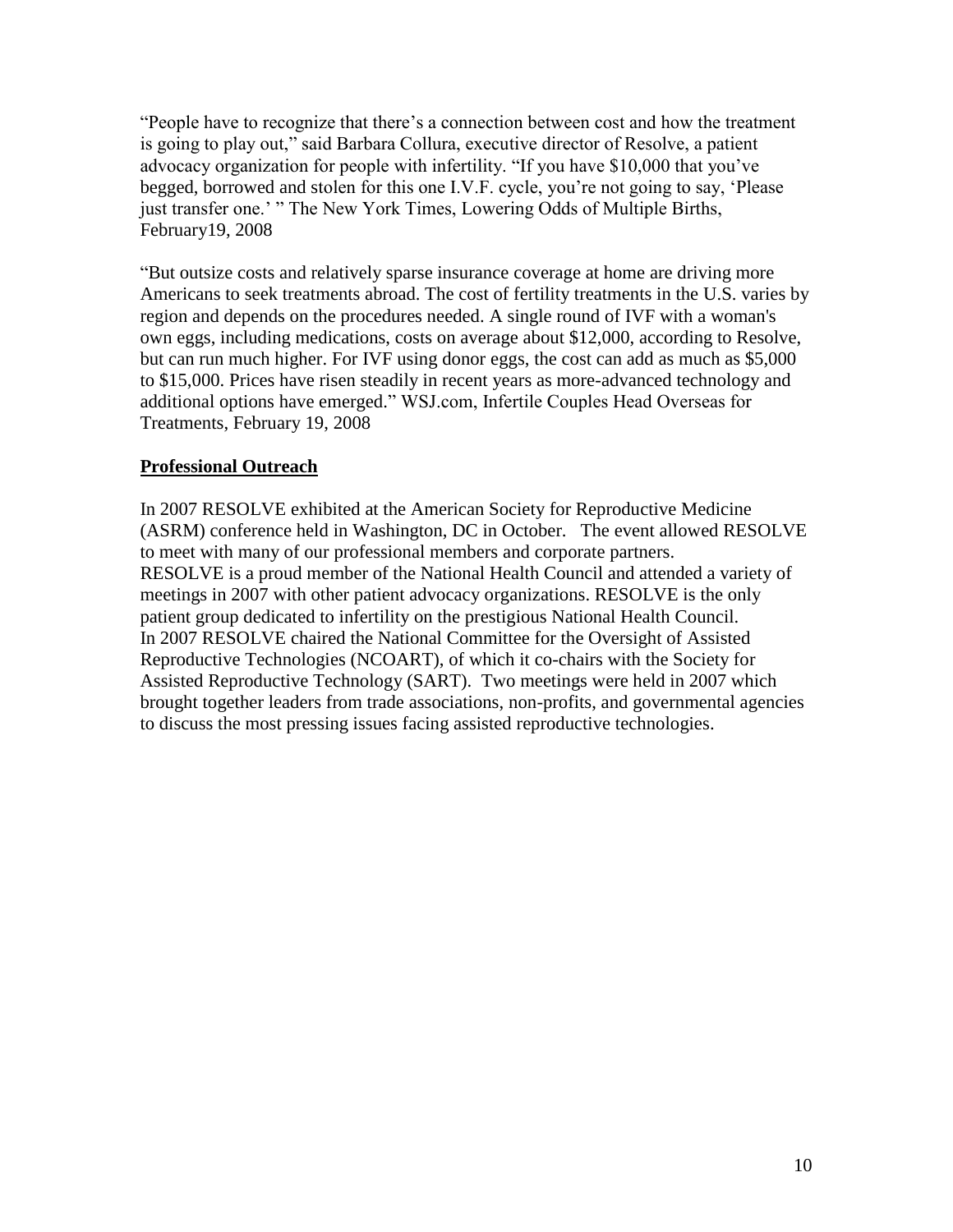# **RESOLVE Staff, Board of Directors, Advisory Councils**

| <b>Staff</b>          |                                               |
|-----------------------|-----------------------------------------------|
| <b>Barb Collura</b>   | <b>Executive Director</b>                     |
| Anna Bell             | <b>Regional Operations Manager, Southwest</b> |
| Margaret Berardelli   | Regional Operations Manager, Mid-Atlantic     |
| Rebecca Flick         | Director, Marketing & Online Services         |
| Dawn Gannon           | <b>Regional Operations Manager, Northeast</b> |
| <b>Heather Gasser</b> | Database & Online Services Specialist         |
| Lisa Houts            | <b>Regional Operations Manager, Midwest</b>   |
| <b>Tracy Kaylie</b>   | Development Manager                           |
| Jennifer Munro        | <b>Regional Operations Manager, Southwest</b> |
|                       |                                               |

# **RESOLVE Board of Directors**

| Leigh Boston, Chair                                     | 7180 Fawn Lake Drive<br>Alpharetta, GA 30005                 |
|---------------------------------------------------------|--------------------------------------------------------------|
| Michael Alper, MD, Vice Chair                           | 130 Second Avenue<br>Waltham, MA 02451                       |
| Vicki Baldwin, MEd, MBA,<br><b>Immediate Past Chair</b> | 10 Rock Spring Lane<br>Darien, CT 05710                      |
| Susan B. Slotnick, Clerk                                | 35 Martindale Road<br>Short Hills, NJ 07078                  |
| Dwight P. Ryan, Treasurer                               | 1 Macy Avenue<br>White Plains, NY 10605                      |
| Linda Hammer Burns, PhD                                 | 5319 Upton Avenue South<br>Minneapolis, MN 55410             |
| Susan Caughman                                          | 39 W. 37th Street, $15^{th}$ Floor<br>New York, NY 10018     |
| Marcelle I. Cedars, MD                                  | 1635 Divisadero Street, Suite 601<br>San Francisco, CA 94115 |
| Lee Rubin Collins, JD                                   | 5 Whitney Circle<br>Natick, MA 01760                         |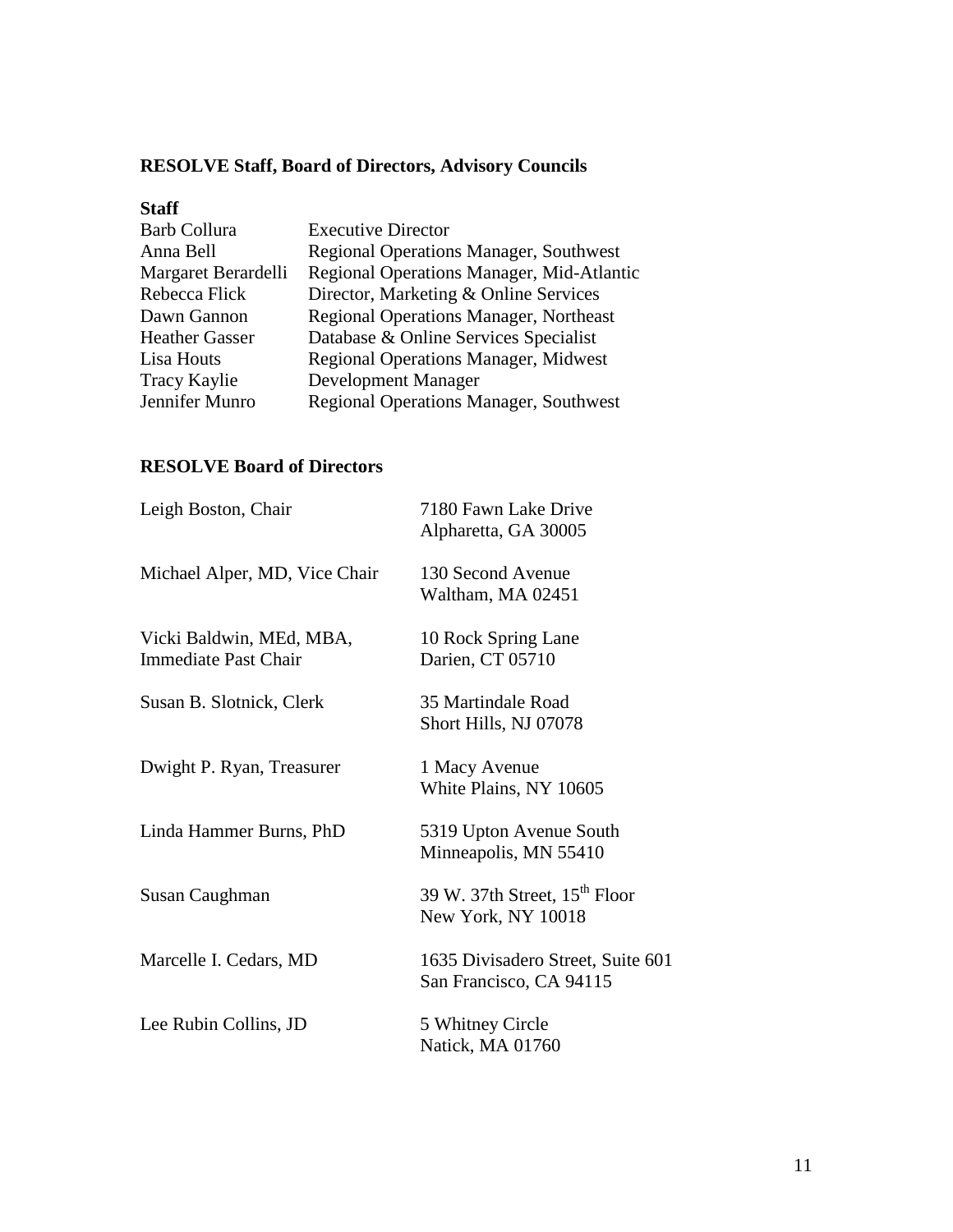| Karen Dolan                                                                      | 2 Windy Hill Rd<br>Redding, CT 06896                     |
|----------------------------------------------------------------------------------|----------------------------------------------------------|
| Alice D. Domar, PhD                                                              | 130 Second Avenue<br>Waltham, MA 02451                   |
| Frank R. Dunau                                                                   | 15 Bay State Road<br>Wellesley, MA 02481                 |
| Michelle Fryatt, CPA                                                             | 2891 Painted Lilly Drive<br>Las Vegas, NV 89135          |
| Theodore H. Johnson, MD                                                          | 141 South Mountain Drive<br>New Britain, CT 06052        |
| <b>Bob Lederer</b>                                                               | 161 Cockle Cove Road<br>South Chatham, MA 02659          |
| Deborah Rice, RN                                                                 | 15001 Shady Grove Road, Suite 220<br>Rockville, MD 20850 |
| Richard T. Scott, Jr., MD                                                        | 111 Madison Avenue, Suite 100<br>Morristown, NJ 07931    |
| Steven Spandorfer, MD                                                            | 505 East 70th Street, HT 340<br>New York, NY 10021       |
| <b>Nancy Turett</b>                                                              | 1500 Broadway<br>New York, NY 10036                      |
| Peter J. Wiernicki, Esq                                                          | 11140 Rockville Pike, Suite 620<br>Rockville, MD 20852   |
| <b>Physician Advisory Council</b><br>G. David Adamson, MD<br>Marcelle Cedars, MD |                                                          |

Frances Ginsburgh, MD Linda Giudice, MD, PhD Bradford Kolb, MD Larry Lipshultz, MD Charles E. Miller, MD Santiago Munne, PhD Harris M. Nagler, MD Steven Ory, MD Zev Rosenwaks, MD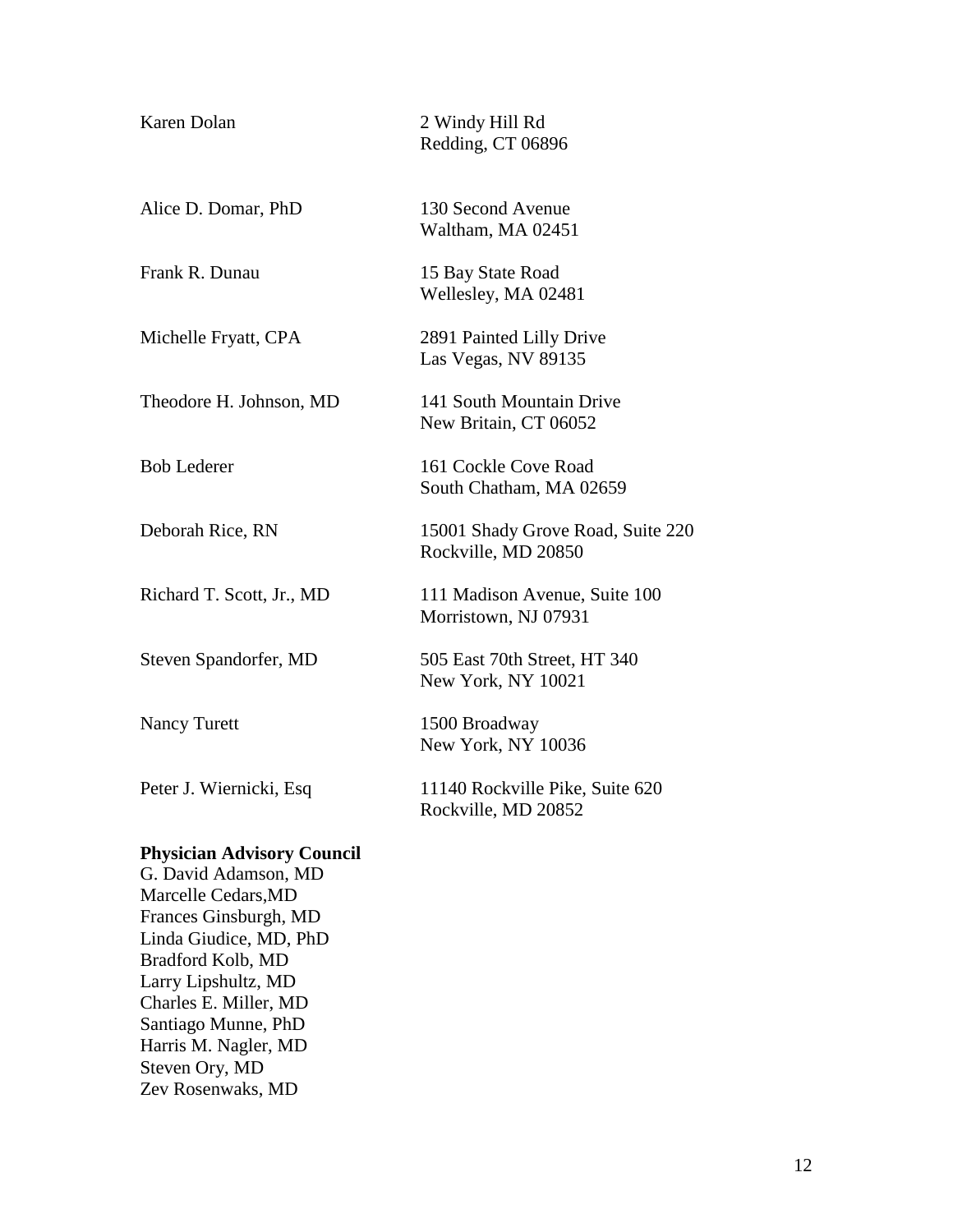Joe Leigh Simpson, MD Michael R. Soules, MD Steven D. Spandorfer, MD Robert Stillman, MD

#### **Mental Health Advisory Council**

Linda Applegarth, EdD Kris Bevilacqua, PhD Alice D. Domar, PhD Madeline Feingold, PhD Peggy Orlin, MS, MFT Claudia Pascale, PhD William D. Petok, PhD, PA Jan Elman Stout, PsyD

#### **Nurse Advisory Council**

Melanie Acosta, RN Jennifer Dempsey, RN Dawn Duncan, RN Sharon Freiman, RN Karyn Gotthardt, RN Ruthie Gruen, RN Kathryn Hill, MS, WHCNP Jackie Korn, RN Carol Lesser, RN JoAnne Libraro, RN Gina Matties, RN Catherine McBreen, RN Mirrin Reagan, RN Sheila Scharnowski, RNC Sue Schneider, RN Cyndi Hill Tagg, RN Marge Vogt, RN

#### **200 7 Major Donors**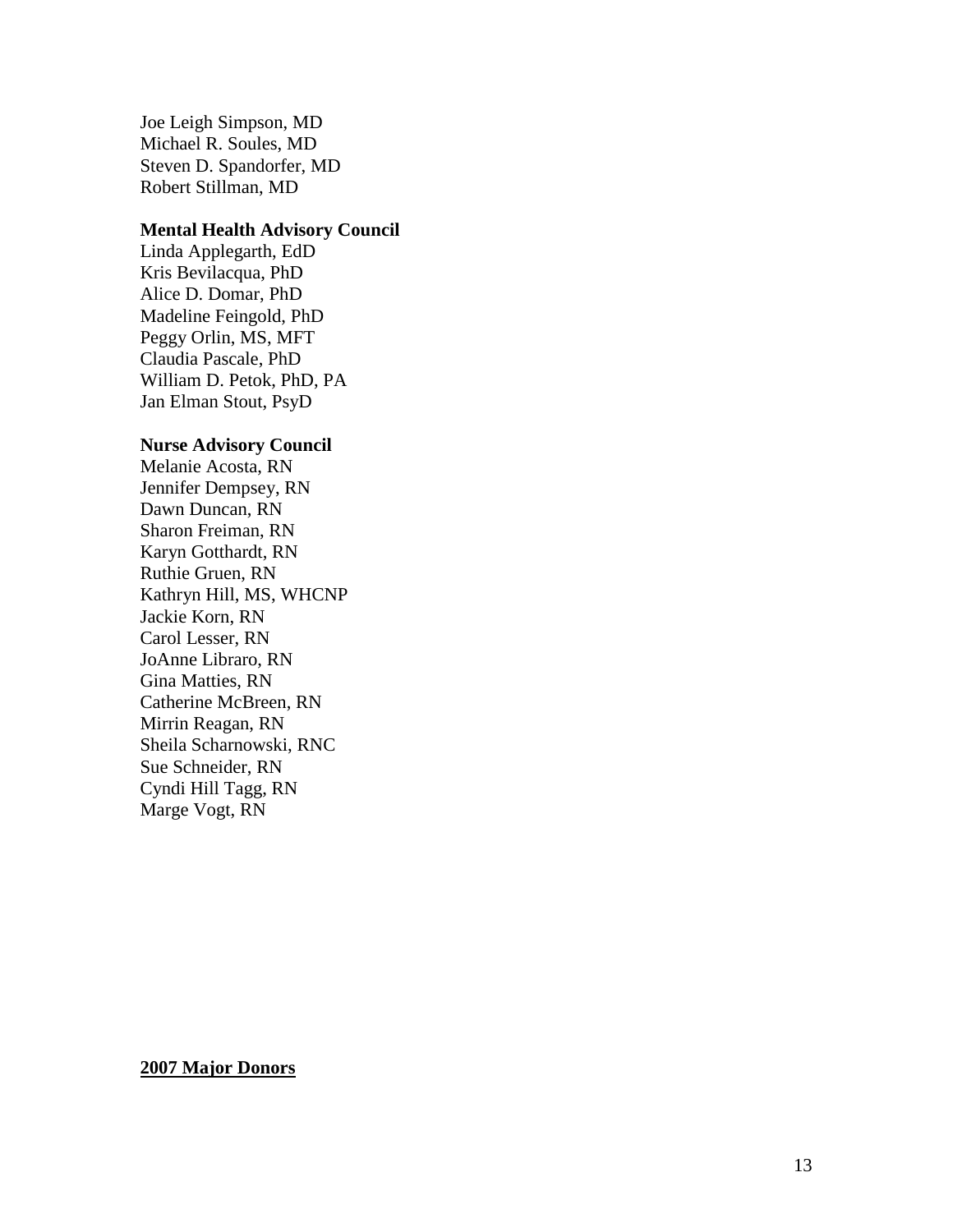#### **\$250 - \$499**

Susan Alfiero -Bavasso Rhonda Balsam Katherine Fallow Richard Grazi Diana Greenberg Theodore Nagel Robert Nichol Jessica Peterson Deborah Rice Anna and Jim Richards Peter Rosenberg Meggin Schneider Joseph Stegmayer Gina Wilson Tina Nelson Angela Gilligan Timothy Kniker Santiago Munne Dorothy Shigemura Skye Terhorst Constance Berman Morgan Stanley Group

#### **\$500 - \$999**

Julie Berman Maria Bustillo Lucia Case Wendy Conrad Harrie Copeland Alice Domar Lisa Duchon John Germanson Matt Krummell Adam Lustig Michael Meyer

Thomas Sakovits Paula Zavri Lynn Grody

#### **\$1,000**

Anthony Amato Bradley Berman Leigh Boston Michael Kownacki Jeffrey Larson Robert Lederer John Nardini Lawrence Nelson Jane Ribgy Susan Slotnick Steven Sullivan Mary Zimmer

#### **\$1,001 - \$5,000**

Maya Grosz Kristy Frechette Jane Castanias Wendy Schwartz Lee Collins Theodore Johnson Steven Snyder Grady Hughes Dina Felder

#### **\$10,000**

Dennis Hecker

#### **\$49,000**

Amy Davis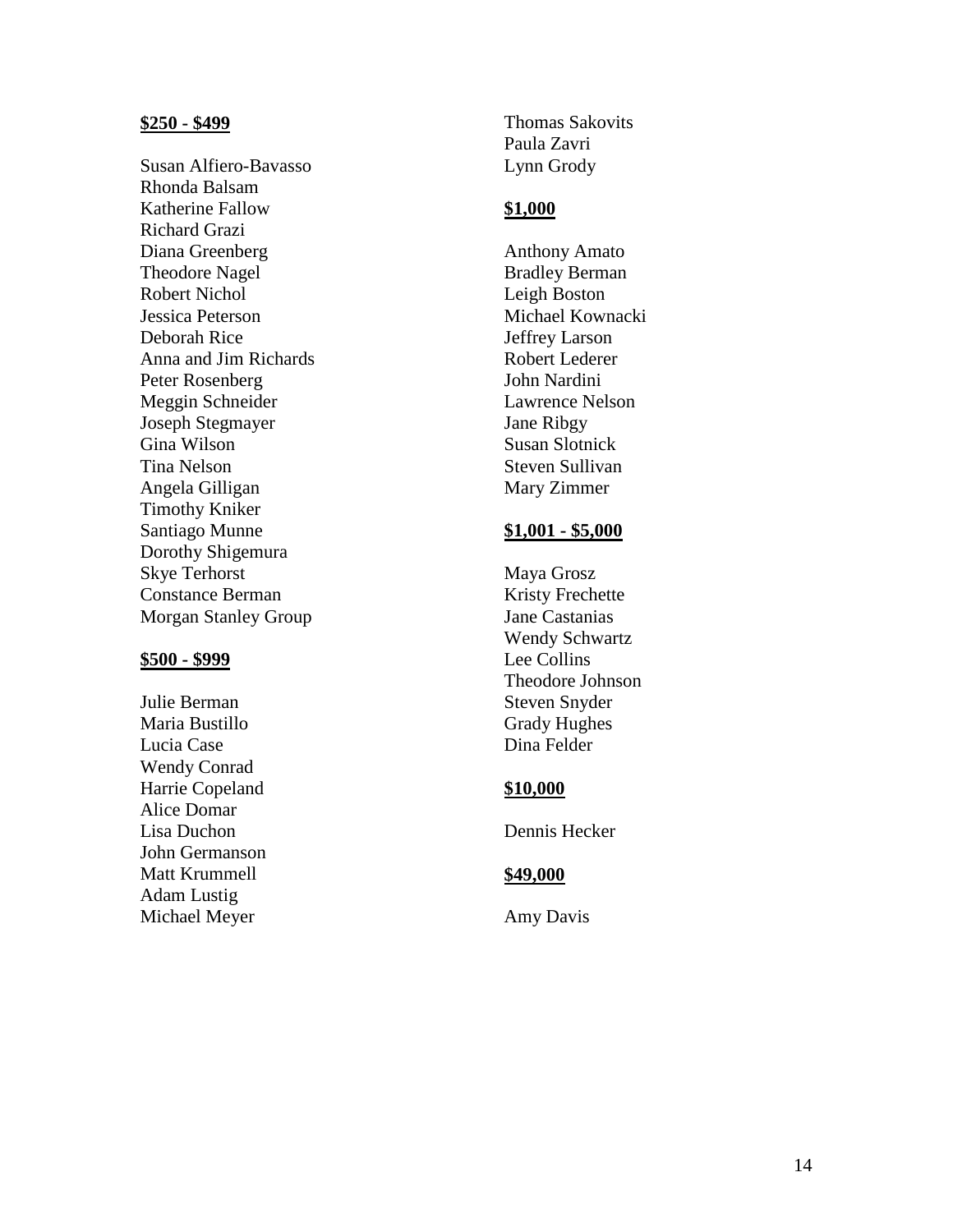# **Appendix – RESOLVE's Financial Statements**

# **RESOLVE: The National Infertility Association Consolidated Statement of Position December 31, 2007**

|                                                                | <b>National</b> | <b>Houston</b> | <b>Bay State</b> | <b>Tota</b> |
|----------------------------------------------------------------|-----------------|----------------|------------------|-------------|
| <b>Assets</b>                                                  |                 |                |                  |             |
| Cash and cash equivalents                                      | 68,781          | 36,608         | 74,280           | 179,669     |
| Accounts receivable                                            | 189,561         |                | 405              | 189,966     |
| Note receivable, net                                           | 8,602           |                |                  | 8,602       |
| Prepaid expenses                                               | 26,430          |                |                  | 26,430      |
| Other assets                                                   |                 |                |                  |             |
| Property and equipment, net                                    | 2,678           |                |                  | 2,678       |
| Total assets                                                   | 296,052         | 36,608         | 74,685           | 407,345     |
| <b>Liabilities and Net Assets</b>                              |                 |                |                  |             |
| <b>Liabilities</b><br>Accounts payable and accrued<br>expenses | 336,017         |                | 14,563           | 350,580     |
| Deferred membership dues                                       | 157,013         |                | 9,900            | 166,913     |
| Deferred corporate sponsorship                                 | 40,000          |                |                  | 40,000      |
| Note payable                                                   | 59,522          |                |                  | 59,522      |
| <b>Total liabilities</b>                                       | 592,552         |                | 24,463           | 617,015     |
| <b>Net Assets</b>                                              |                 |                |                  |             |
| Unrestricted net assets (deficit)                              | (296, 500)      | 36,608         | 50,222           | (209, 670)  |
|                                                                |                 |                |                  |             |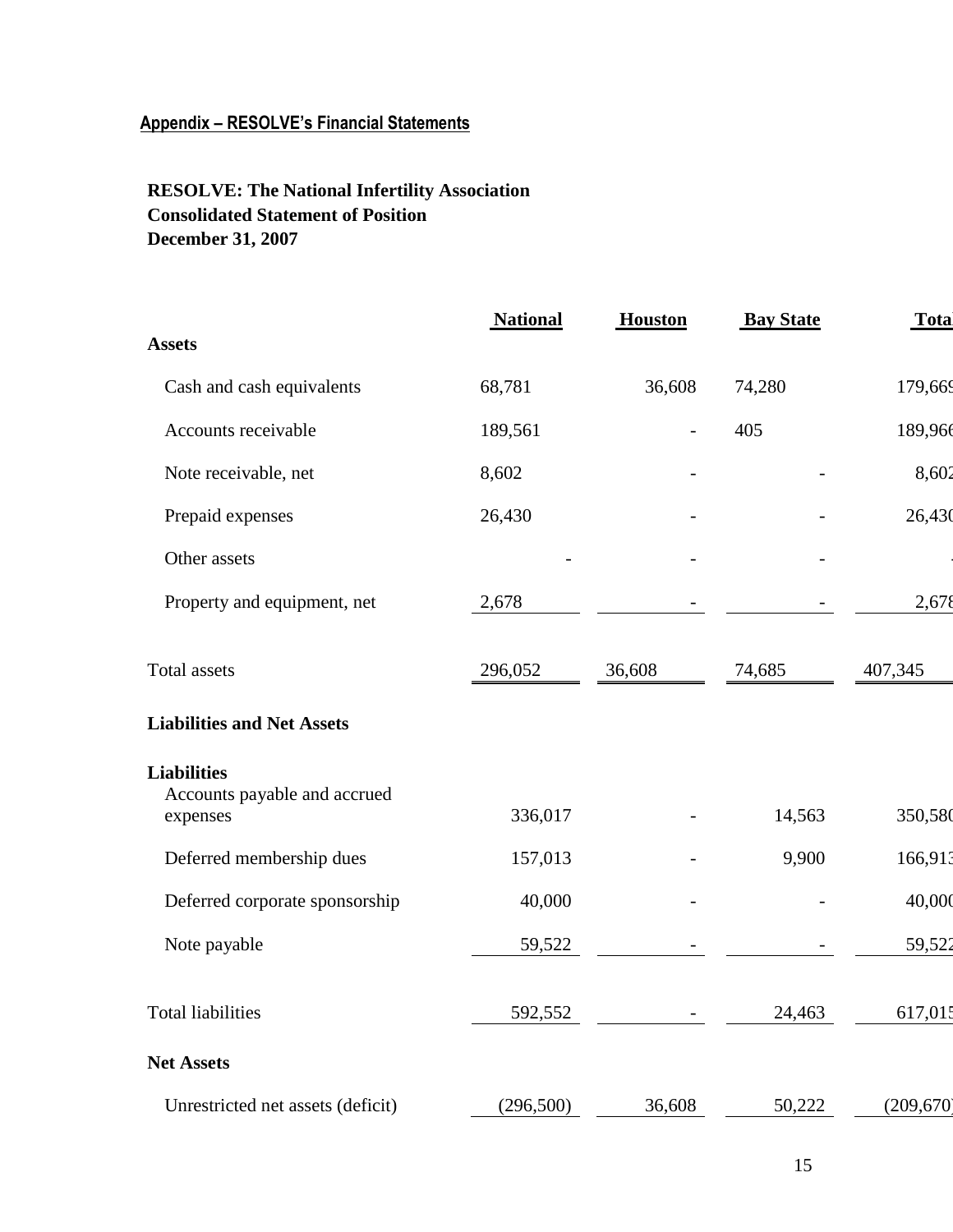| Total net assets                 | (296, 500) | 36,608 | 50,222 | (209,670) |
|----------------------------------|------------|--------|--------|-----------|
| Total liabilities and net assets | 296,052    | 36,608 | 74,685 | 407,345   |

## **RESOLVE: The National Infertility Association Consolidated Statement of Activities For the Year Ended December 31, 2007**

|                                    | <b>National</b> | <b>Houston</b> | <b>Bay State</b> | <b>Total</b> |
|------------------------------------|-----------------|----------------|------------------|--------------|
| <b>Revenue and support</b>         |                 |                |                  |              |
| Sponsorships                       | 381,979         |                |                  | 381,9        |
| Meetings and event revenue         | 281,879         | 636            | 54,976           | 337,49       |
| Membership fees                    | 190,146         | 11,964         | 11,686           | 213,7        |
| Grants and contributions           | 158,777         | 12,811         | 33,818           | 205,4        |
| Publications and advertising       | 158,337         |                | 38,238           | 196,5        |
| <b>Contributions from Chapters</b> | 1,018           |                |                  | 1,0          |
| Miscellaneous revenue              | 5,582           |                |                  | 5,5          |
| Investment income                  | 2,926           |                | 196              | 3,11         |
| Total revenue and support          | 1,180,644       | 25,411         | 138,914          | 1,344,9      |
| <b>Expenses</b>                    |                 |                |                  |              |
| Program services                   | 802,979         | 13,419         | 113,088          | 929,4        |
| General and administrative         | 607,398         | 8,273          | 25,876           | 641,5        |
| Fundraising                        |                 |                | 3,837            | 3,8          |
| Total expenses                     | 1,410,377       |                |                  |              |
|                                    |                 |                |                  |              |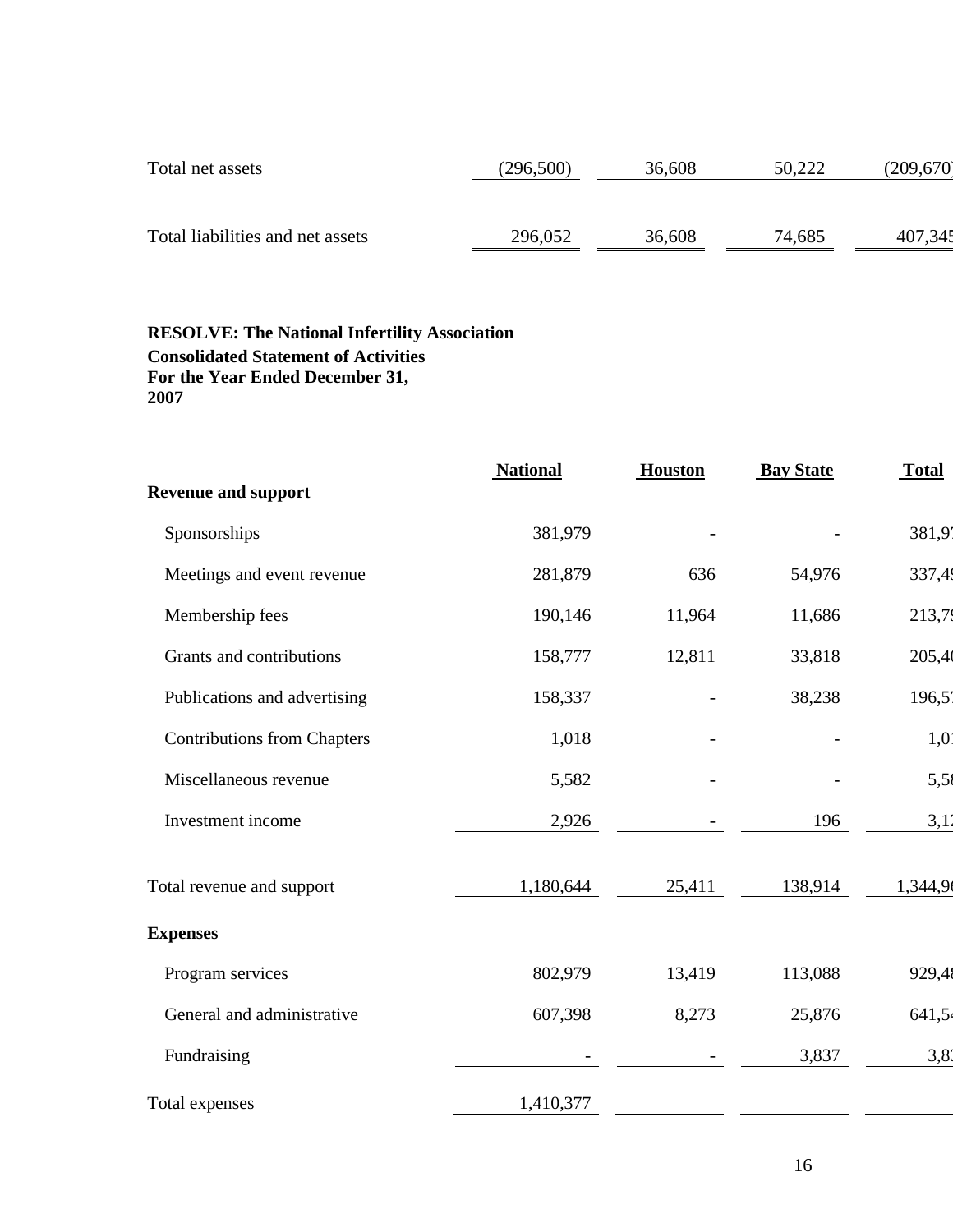|                               |            | 21,692 | 142,801 | 1,574,8   |
|-------------------------------|------------|--------|---------|-----------|
| <b>Change in Net Assets</b>   | (229, 733) | 3,719  | (3,887) | (229, 90) |
| Net Assets, beginning of year | (66, 767)  | 32,889 | 54,109  | 20,21     |
| Net Assets, end of year       | (296, 500) | 36,608 | 50,222  | (209, 67) |